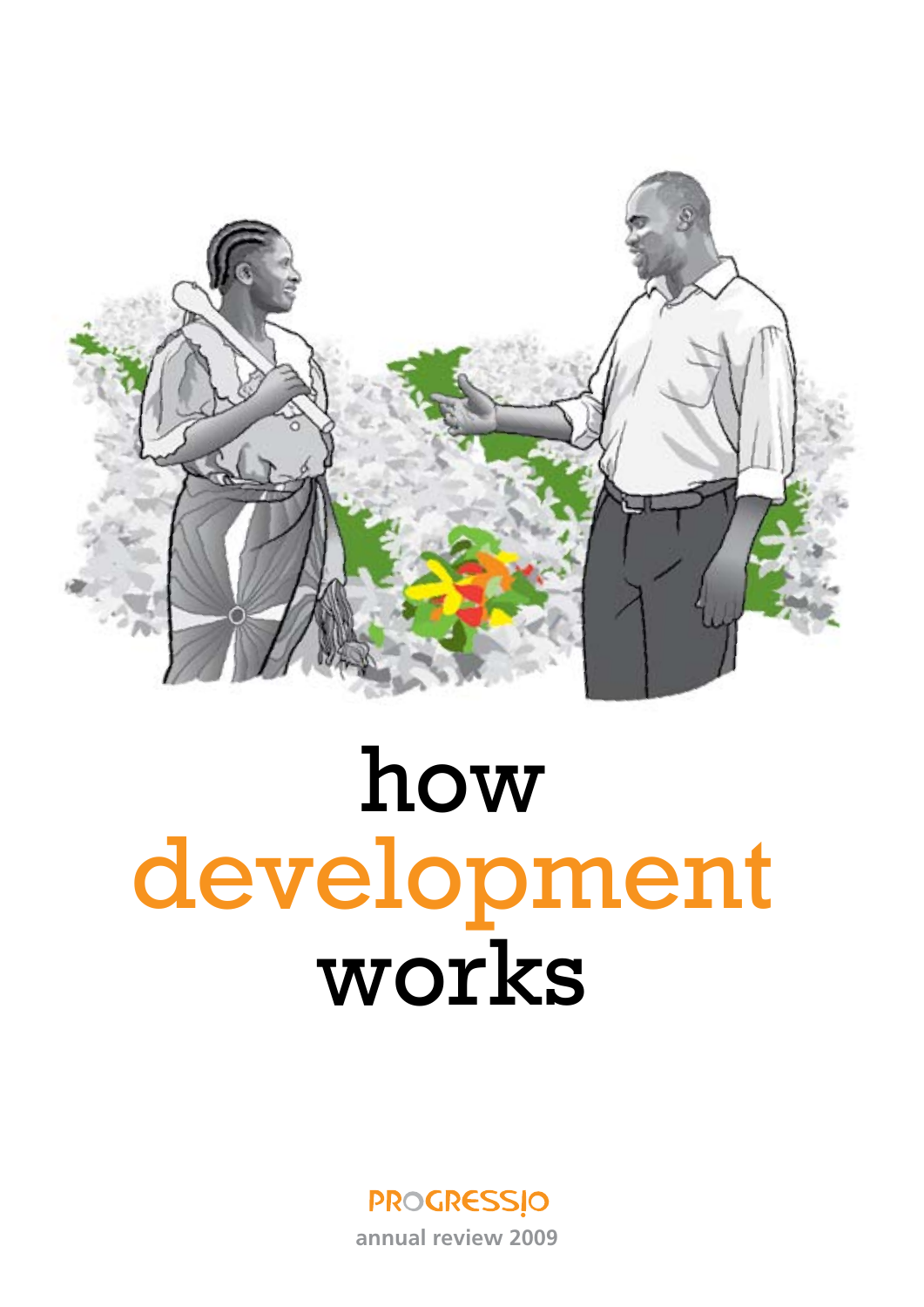# "people to people"

**Of course, it's about more than that. It's about building skills, strengthening communities, finding solutions. It's about challenging the structures and policies that keep people poor. It's about achieving long term, lasting change.**

**But the way we do it is through people. It's for people, and it's by people.**

> **People like Teclah Ponde, a Progressio development worker in Zimbabwe.**



2 Progressio Annual Review 2009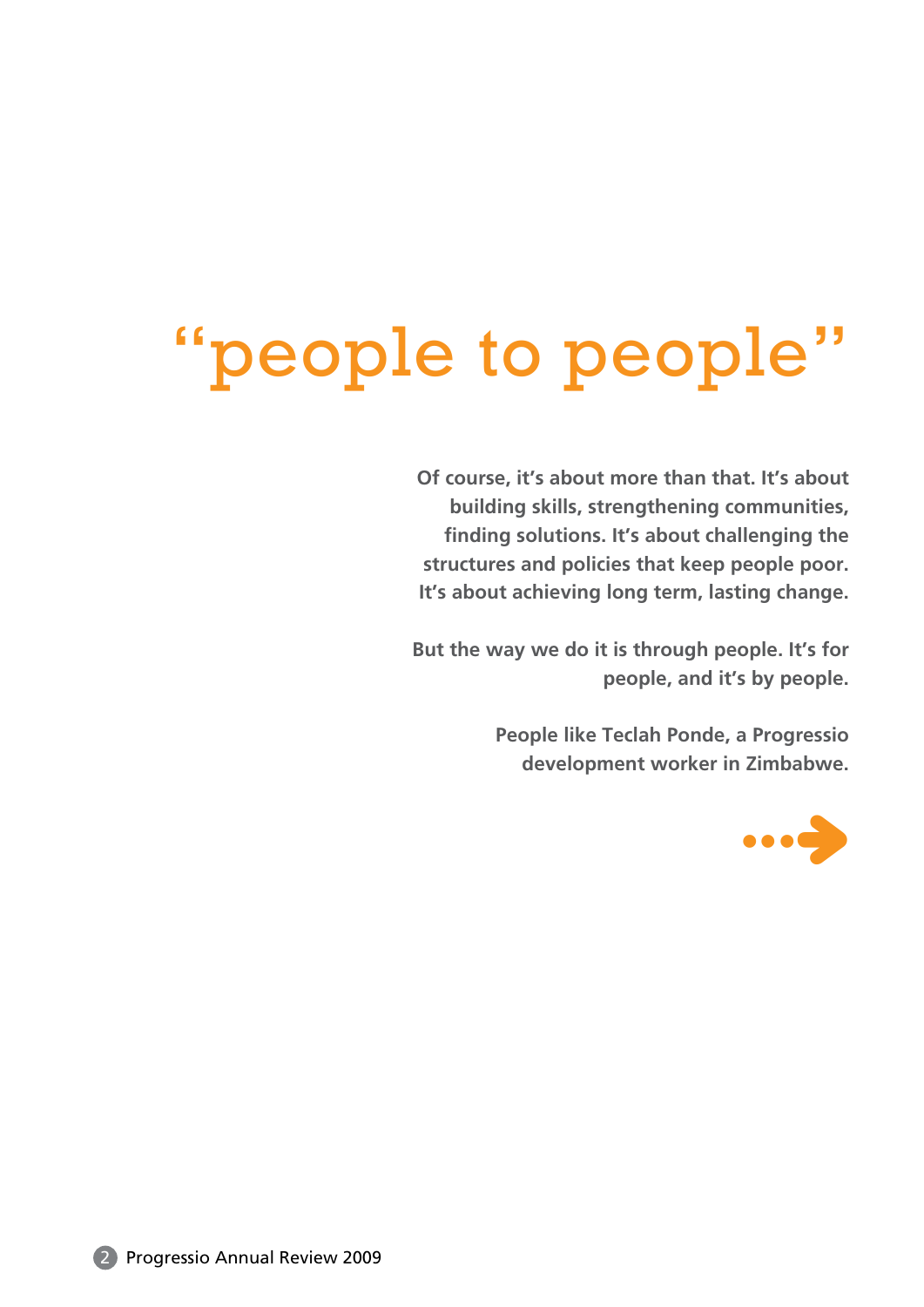

**"I have a heart that goes out for people," says Teclah Ponde.** 

**"So what I do is more of a calling than mere work. I believe I do it with passion, dedication and commitment.**

**"As a Progressio development worker, I believe that I am an agent of change; that I've touched significant lives through my work."**

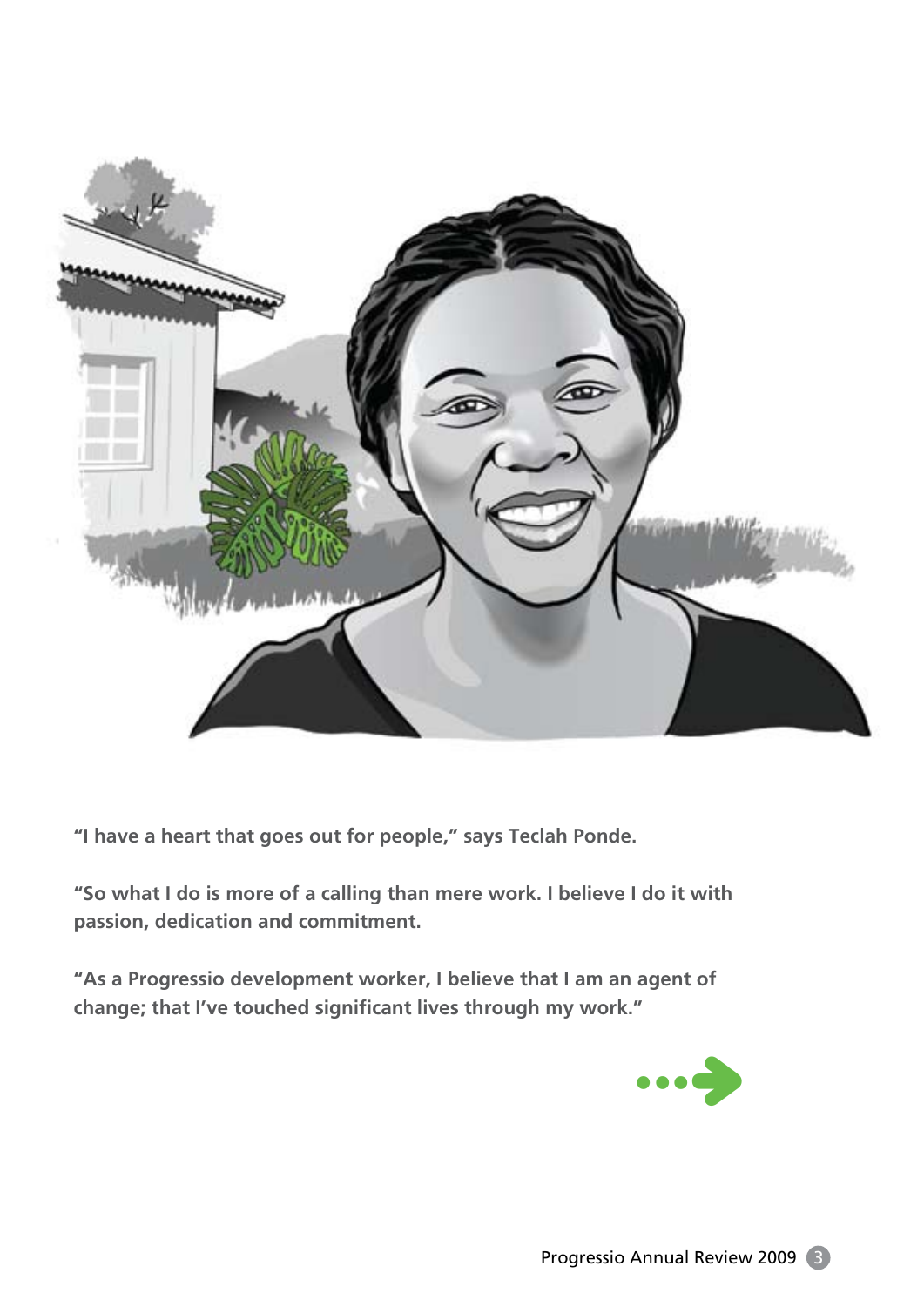

**"I am flexible and adaptable. I can talk to women sitting under a tree, I can sing and dance with inmates in prison cells, and I can sit in a toplevel management meeting and be equally at home."**

**Home for Teclah Ponde is Zimbabwe – a country in economic and social crisis. An HIV specialist, Teclah was drawn to share her skills with the people of Zimbabwe – one in seven of whom are living with HIV.**

**That's why she applied to be a Progressio development worker with the Zimbabwe Association for Crime Prevention and Rehabilitation of the Offender. Her job is to help ZACRO work to reduce the spread of HIV in prisons and mitigate its impact.**

**The task is huge: what Teclah calls the "humanitarian crisis in Zimbabwean prisons" means even basics like enough food to eat cannot be taken for granted. Her achievements include producing a peer education manual on HIV for use in prisons, and fundraising to provide food for children living with their imprisoned mothers.**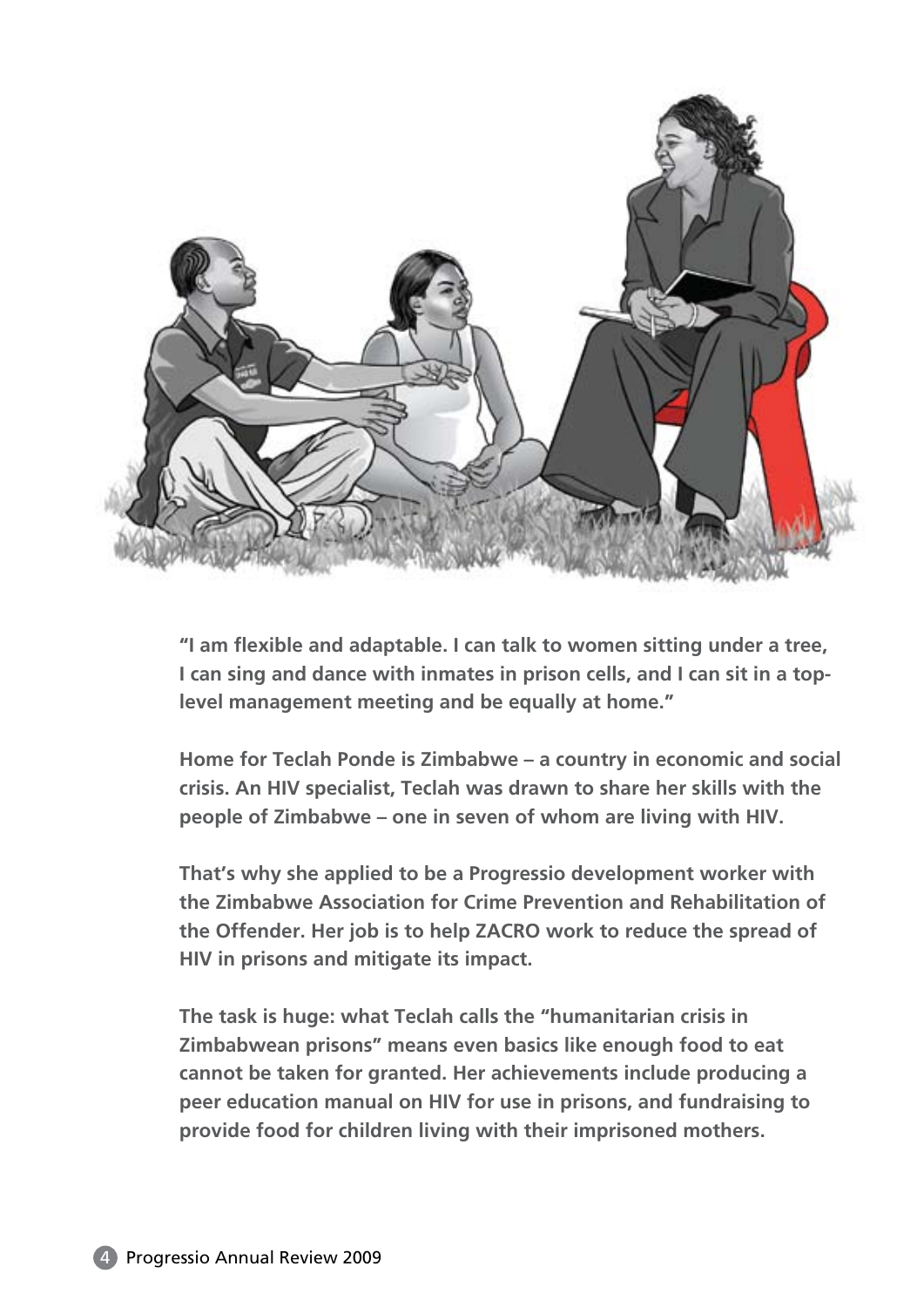**Key to her approach is releasing the potential that is already there – both in ZACRO, and among prisoners. "There is so much talent within the prisons that given an opportunity, these prisoners could make a real difference to the communities they have wronged," says Teclah.**

**Prisoners like Clayton Marambo (pictured below, talking to Teclah). Clayton has just been released from Harare Central prison after serving eight years. ZACRO is helping him train for a new life as an electrician and giving him advice and assistance with resettlement into the community.**

**"Too many people are neglected and forsaken by their communities and societies," says Teclah. "Yet people are the one great human resource. I see my work as a way of tapping that resource; a way of helping to open up the potential. For me, development work is not just a job; it is a calling to bring hope and change."**

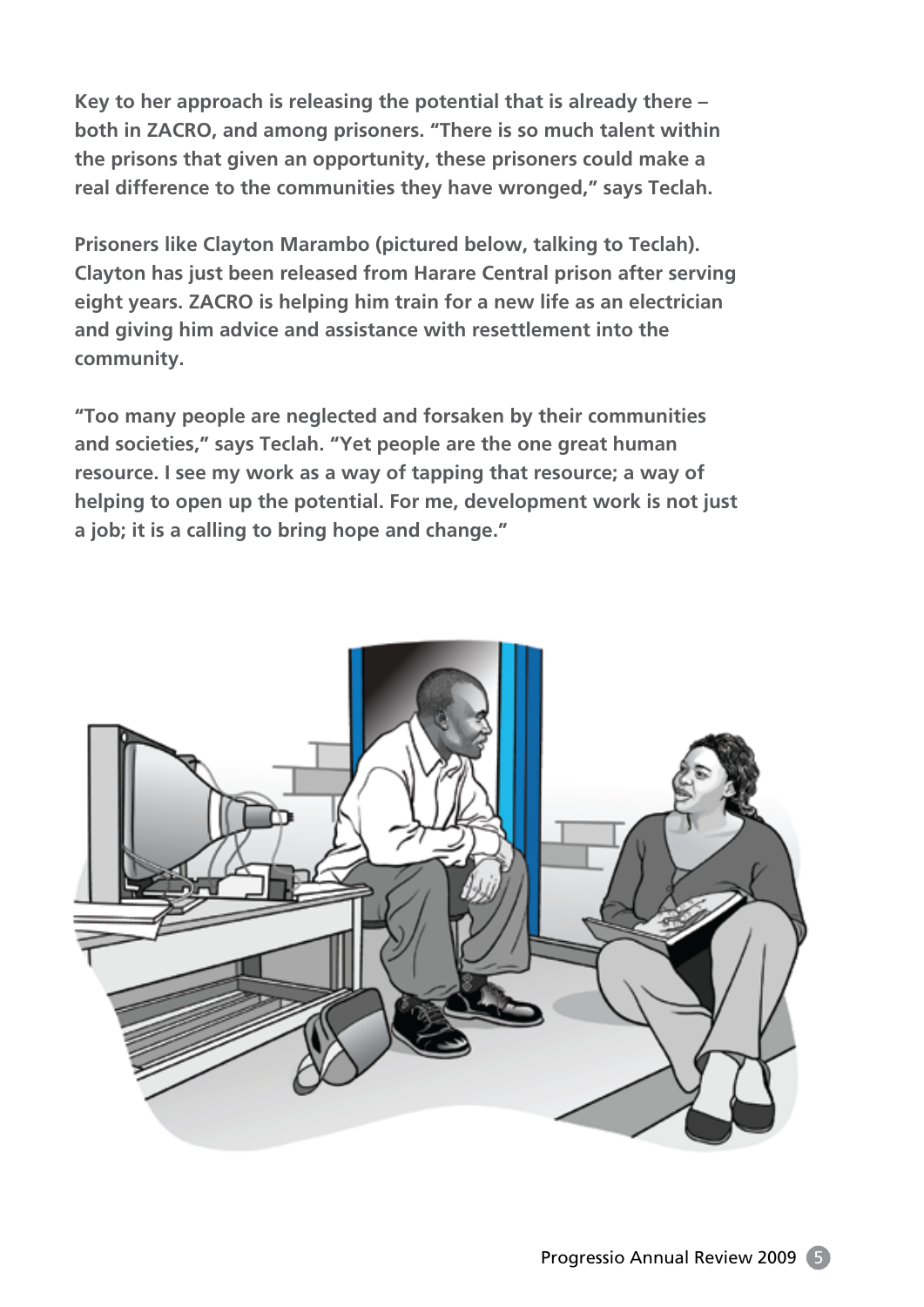In 2008/9, a total of 132 Progressio development workers worked in 11 countries, bringing hope and practical change to thousands of people and communities. This is what they did…

# DOMINICAN REPUBLIC

**Raquel Aguilera** and **Alexandra Lastra** worked with Centro Juan Montalvo to strengthen community organisations in the capital Santo Domingo, and lobby government on poverty reduction policies and budgets

**Paola Bacalini**, a specialist in agroforestry, worked with Solidaridad Fronteriza on a forestry development plan that meets the needs of rural people in the impoverished Dominican Republic/Haiti border area

**Raquel Casares** (below left) worked on HIV advocacy projects with three NGOs to promote access to medical services and counselling for people living with HIV, and to reduce stigma and discrimination

**Miguel Angel Cid, Gianni Dal Mas, José Alvaro Guillén** and **José Koechlin**  worked with Centro Puente to lobby for and support the implementation of pro-poor policies and services in DR/Haiti border areas

**José Emperador** worked with the Jesuit Refugee Service in the border town of Dajabon to promote human rights – such as access to documentation and government services – for people of Haitian origin living in the DR

**Cecilia Félix** and **Eva Romero** worked with COMUS (the Women and Health Collective) to strengthen the ability of women's organisations to advocate for women's rights and participation in local development initiatives

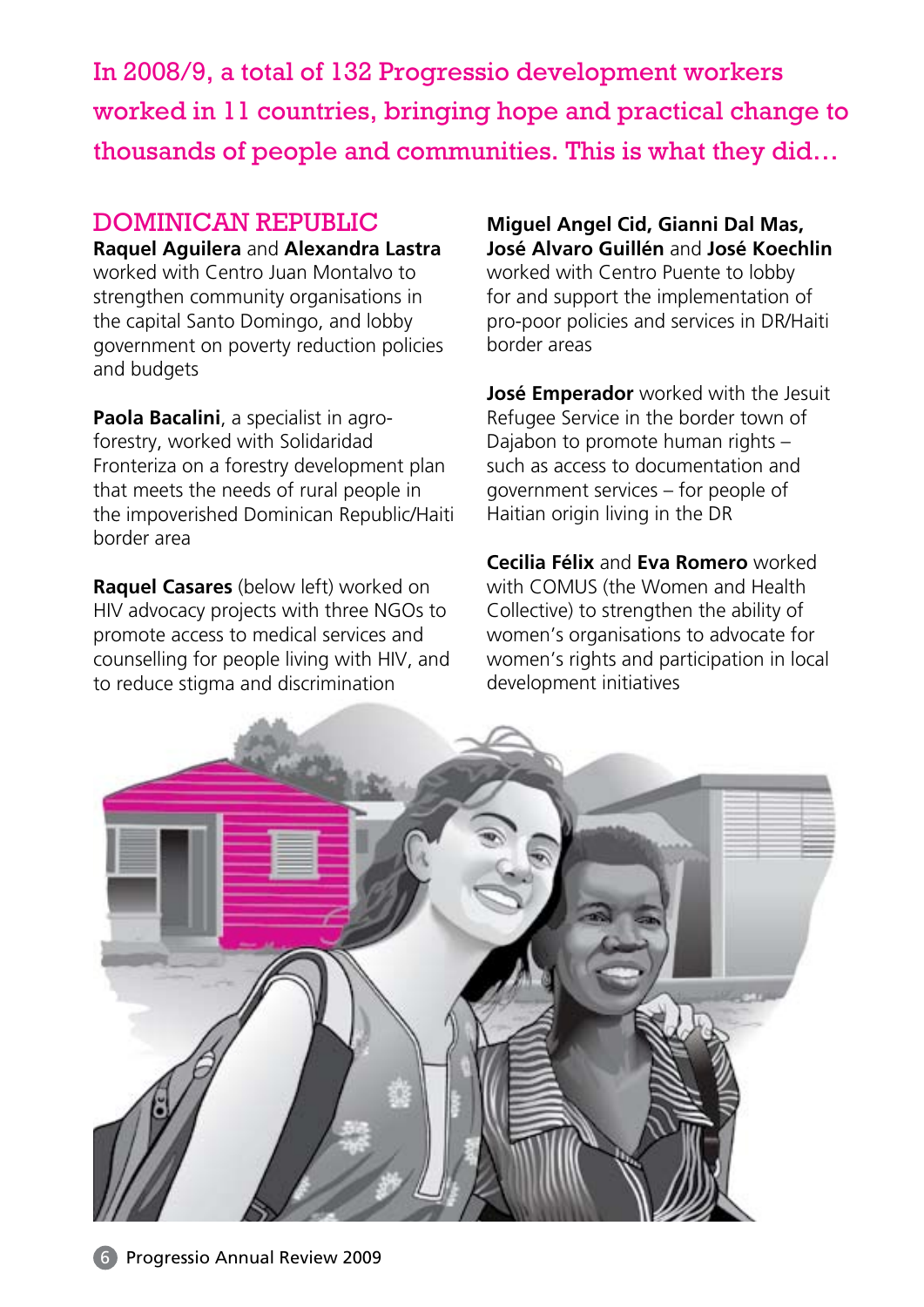**Virginia Gravalos** worked with local municipal authorities to promote pro-poor development policies in the border region around Dajabon

#### **José Jimenez** and **Manuel Pereira**

worked with three farmers' organisations to introduce organic farming and promote better marketing and distribution of smallscale farmers' organic produce

**José Moreno** and **Marcelo Vargas** worked with Centro Pedro Francisco Bono, a Jesuit think tank, to increase its ability to influence the government over pro-poor policies

**Edgar Noguera** worked with Puerto Plata municipality to produce a strategic plan for local development and strengthen the participation of local people in development planning

**María Jesús Pola** worked with two women's organisations to promote the participation of women in local development and ensure that local government services respond to the needs of women

**María Elena Reyes** worked with COMUS to help it lobby for health policies that will benefit women, including access to treatment for HIV

**Emilia Rossi** worked with two organisations in the border towns Dajabon (on the DR side) and Wanament (in Haiti) to encourage the two municipalities to cooperate on local development and poverty alleviation initiatives

**Bolivar Sanchez** worked on participatory budgeting in the town of Villa Altagracia – aiming to ensure that local people can participate in municipal decision-making, identifying priorities for local government spending, and helping to draw up the budget

**Gisela Sejenovich** worked with COMUS to promote public policies in the Monte Plata municipality that will benefit women, particularly on HIV

**Fernando Umaña** worked with Fundación Solidarid on participatory budgeting in Altamira, and **Sergio Vergne** worked with Fundación Solidarid in Villa Gonzalez and nine other municipalities to help design a strategic plan for local development, including a policy on gender equity and women's rights

# EAST TIMOR

**Vicky Bautista** worked with Caritas Dili to help it more effectively fund and support community development projects

**Gautam Biswas** worked as a capacitybuilding adviser with 15 local NGOs and community-based organisations, helping these organisations to deliver better services to local communities

**Mark Hunter** and **Tamara Wiher** worked with the Judicial System Monitoring Program to provide human rights training for East Timorese lawyers

**Nick Molyneux** worked with environmental organisation Haburas to identify solutions to unsustainable resource use (such as the local reliance on wood for fuel, which was contributing to deforestation)

**Dennis Obel** worked with Fundasaun Timor Har'ii to strengthen the civil society response to HIV in East Timor

**Edna Tesoro** worked with the women's network Rede Feto to promote equality and rights for women in East Timor

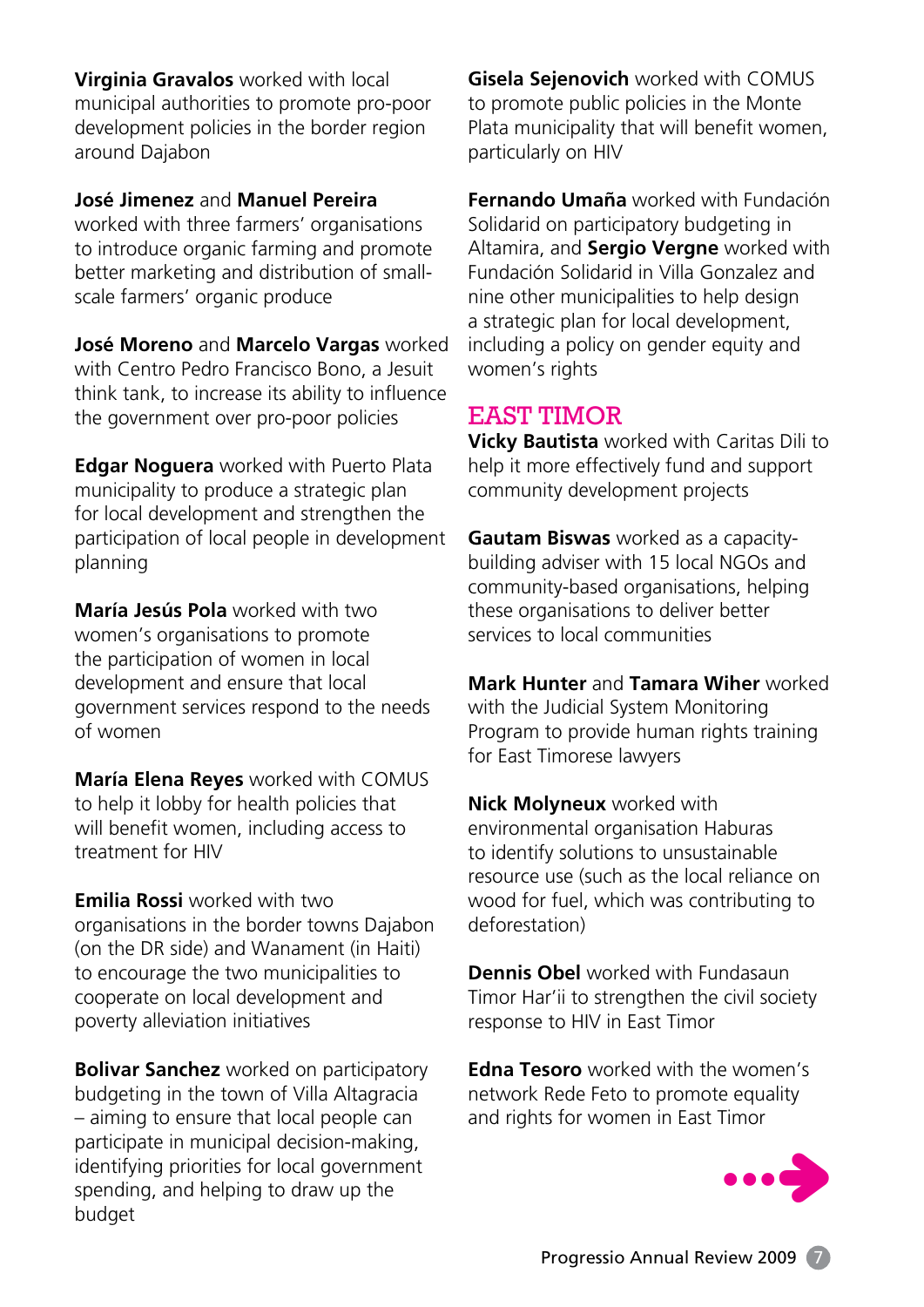# **ECUADOR**

**Michelle Accerenzi** worked with Asociación Cristiana de Jóvenes to design strategies for local development and promote pro-poor and pro-environmental policies in Portoviejo

**Paulina Aguilera** worked with Asociación Cristiana de Jóvenes in the capital Quito to help it lobby for public policies that meet the needs of children and young people

**Alexander Amézquita** worked with the local radio network ALER, which provides a voice for the views of ordinary people on social issues, to design a system and provide training for people to propose and produce their own radio programmes

**Germán Gálvez** (below, second from left) worked with the water resources forum Camaren to help its member organisations develop proposals for access to water, including lobbying for water as a human right to be included in the country's new constitution

**Mercedes Jatuff** worked with Movimiento de Mujeres por la Vida to support local initiatives in Quito which promote women's rights

**Michelle Lowe** trained a variety of partner organisations in advocacy skills and strategies

**Germán Luebert** worked with Acción Ecológica to help strengthen its understanding of illegal logging in the Amazon region, including identifying and mapping out areas where illegal logging was taking place

**Juliette MacAleese** researched water access and use in the province of Azuay to enable the regional forum for water to devise a strategy on water, irrigation and food security

**Luisa Recchia** worked with Fundación Mujer y Familia Andina to provide people with arguments to help secure legal rights to their land

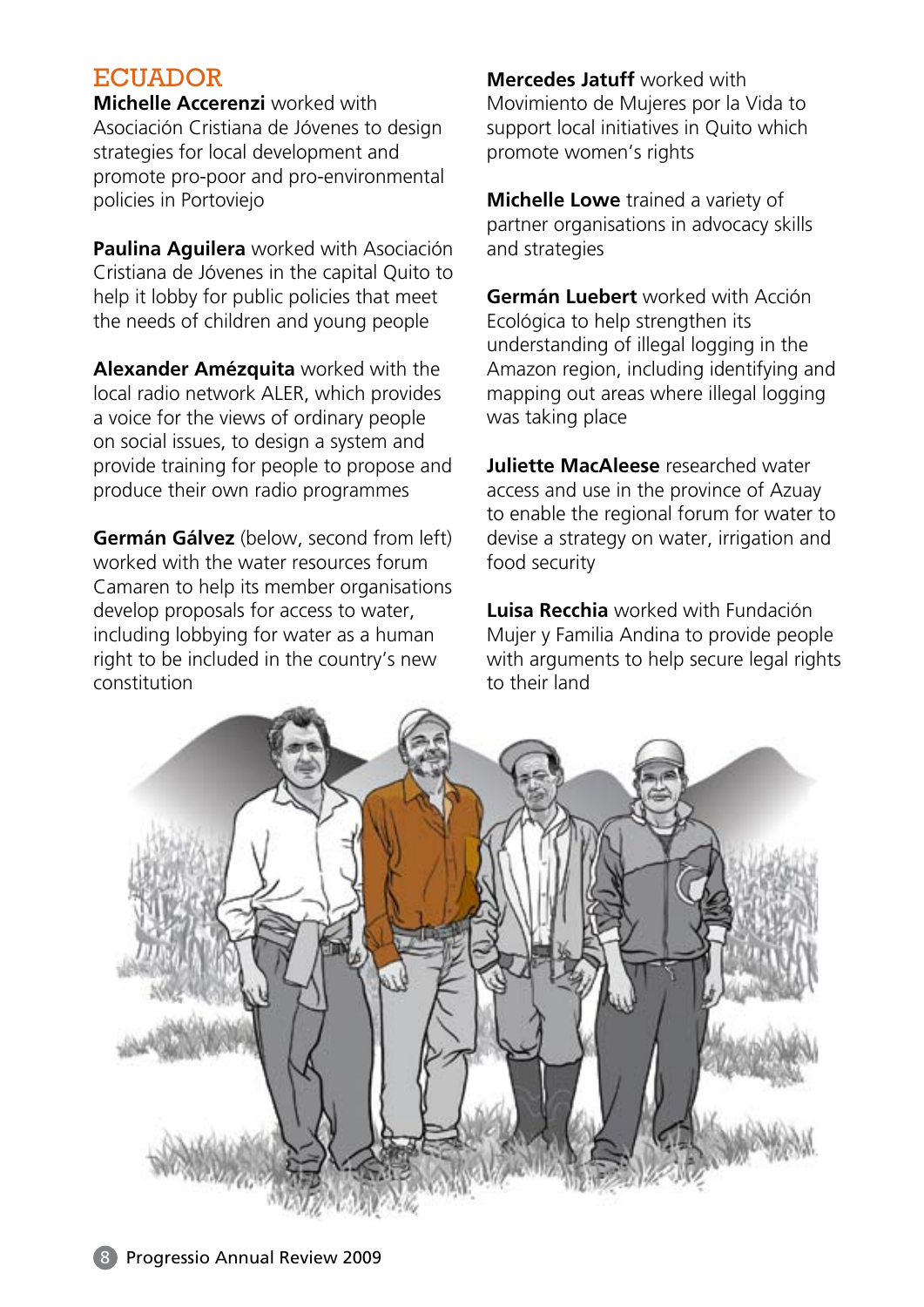**Ana Teresa Rodríguez** worked with Corporación Kimirina to promote rights to access to HIV treatment and to tackle stigma and discrimination

**Fernando Ruiz** worked with 21 communities in the Chimborazo area to promote better access to and use of water; he also worked on local and national strategies to ensure that poor farmers, especially women, have access to natural resources

**Myriam Salazar** worked with Coordinadora Ecuatoriana de Ecología to train small-scale farmers on agroecological approaches to farming, and to secure access to natural resources for *campesinos* in the Cotopaxi region

**Rocio Sotelo** worked with indigenous rights organisation CEPCU to help link local farmers and producers with local markets

**Pablo Soto**, a communications specialist, worked with Corporación Kimirina to promote the sexual and reproductive rights of young people and raise awareness of HIV prevention via the mass media

**Sergio Torres** worked with Centro de Apoyo y Consejeria on HIV awareness and prevention in the remote diocese of Babahoyo

# EL SALVADOR

**Gloria Araque** worked with the women's organisation IMU to carry out research on the economy and gender and to help train disadvantaged and marginalised women to set up and run small businesses

**Andrea Bilbao** worked with IMU and Flor de Piedra on a communications strategy to increase women's access to the mass media, including through radio programmes

**Marcos Cerra** worked with the environmental organisation UNES to help support people to gain legal rights and title to their land

**Juan Granda** worked with the development association of Morazan and San Miguel provinces to carry out an inventory of water resources and forests and to raise awareness about the role of women in protecting and conserving natural resources

**Hans Joel** worked with FUMA to train people living around the Olomega lagoon to adopt agricultural techniques that won't harm their local water resources

**Nicoletta Marinelli** worked with Asociacion Desarollo Economico Social de Santa Marta to help develop an advocacy strategy addressing the impact of mining on water resources

**Héctor Núñez** and **John Ochoa** worked with Centro Bartolomé de las Casas to introduce a masculinities approach – working with men to challenge and change male attitudes – to HIV awarenessraising and prevention work

**Adriana Ospina** worked with Flor de Piedra to help it use the mass media to raise awareness and advocate for the rights of sex workers and to promote HIV prevention messages

**Natalia Patiño** worked with Fundación Segundo Montes to train small-scale farmers on organic farming techniques

**Marcos Sanjuan** worked with UNES to design and propose a national law to protect natural resources and ensure access to water

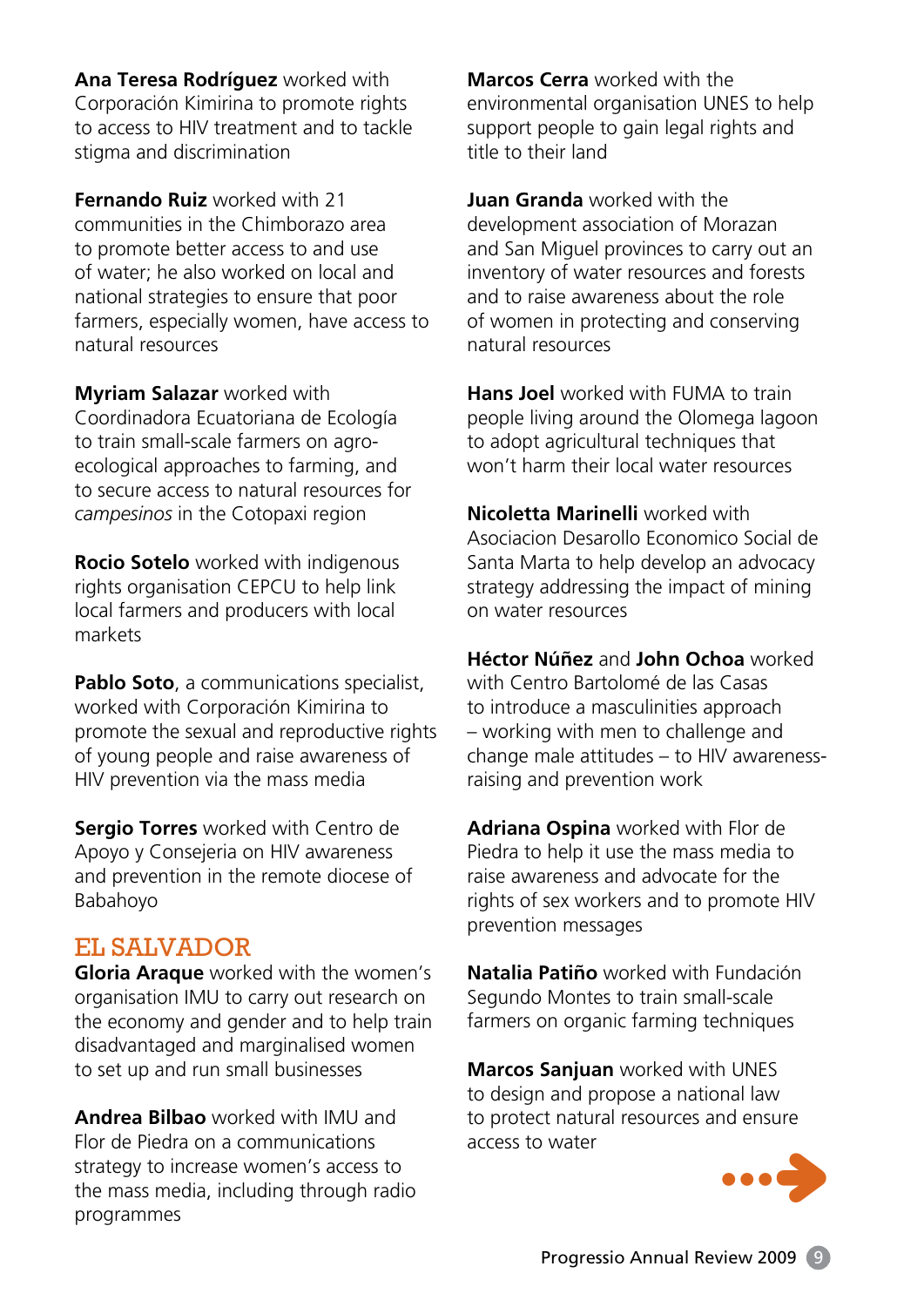## **HONDURAS**

**Juan José Amate** worked with the Environmental Movement of Campamento (CAM) to develop proposals for a new law on water rights which has now been approved by the national parliament

**Oscar Danilo Dávila** worked with the Honduran Ecological Network for Sustainable Development, providing training and support on how to advocate against agro-fuels (such as palm oil plantations) and promote small-scale agro-ecological farming

**Roger Díaz** worked with anti-poverty organisation Consorcio UNEDFOH on irrigation and water resource management, and marketing of farmers' produce

**Eli Escoto** worked with a women's cooperative for personal, social and business development on an irrigation project to enable farmers to diversify their produce and gain access to markets

**Scarleth Flores** worked with Consorcio UNEDFOH to help train people to form community organisations and deliver local services to their own communities

**Mónica Galeano**, an HIV specialist, worked with various organisations to help them introduce a gender perspective in their work

**Álvaro Guzmán** worked with the national NGO association to raise awareness about the protection of water resources and to create local water management committees; he also worked with CAM to develop and promote laws on water and on mining

**Francisco Hernández** worked with CAM to develop and promote a new forestry law – now approved by the national parliament – to tackle illegal logging

**Sonia Parra** worked with CAM to train *campesinos* to produce their own radio programmes on the environment, illegal logging and water, and to set up a website for CAM

**José Ramos** worked with local organisation Liders to help small-scale coffee farmers gain organic and fair trade certification for their produce

**Marvin Zavala Ruiz** worked with the Pico Bonito Foundation to train rural communities living in and around the Pico Bonito national park on farming techniques that won't harm the environment

**Lincoln Villanueva** worked with the think tank FOSDEH to help civil society organisations make their voices heard in the development of national and local poverty reduction strategies

#### MALAWI

**Renias Mundingi** worked with the Malawi Interfaith AIDS Association and Manerela+ (the Malawi Network of Religious Leaders living with or affected by HIV and AIDS) to build and support the role of faith leaders in tackling the HIV epidemic

**Innocent Ogaba** worked on sustainable environment initiatives including providing marketing advice to Environment Africa and the Malawi Organic Growers Association, and the small-scale farmers they work with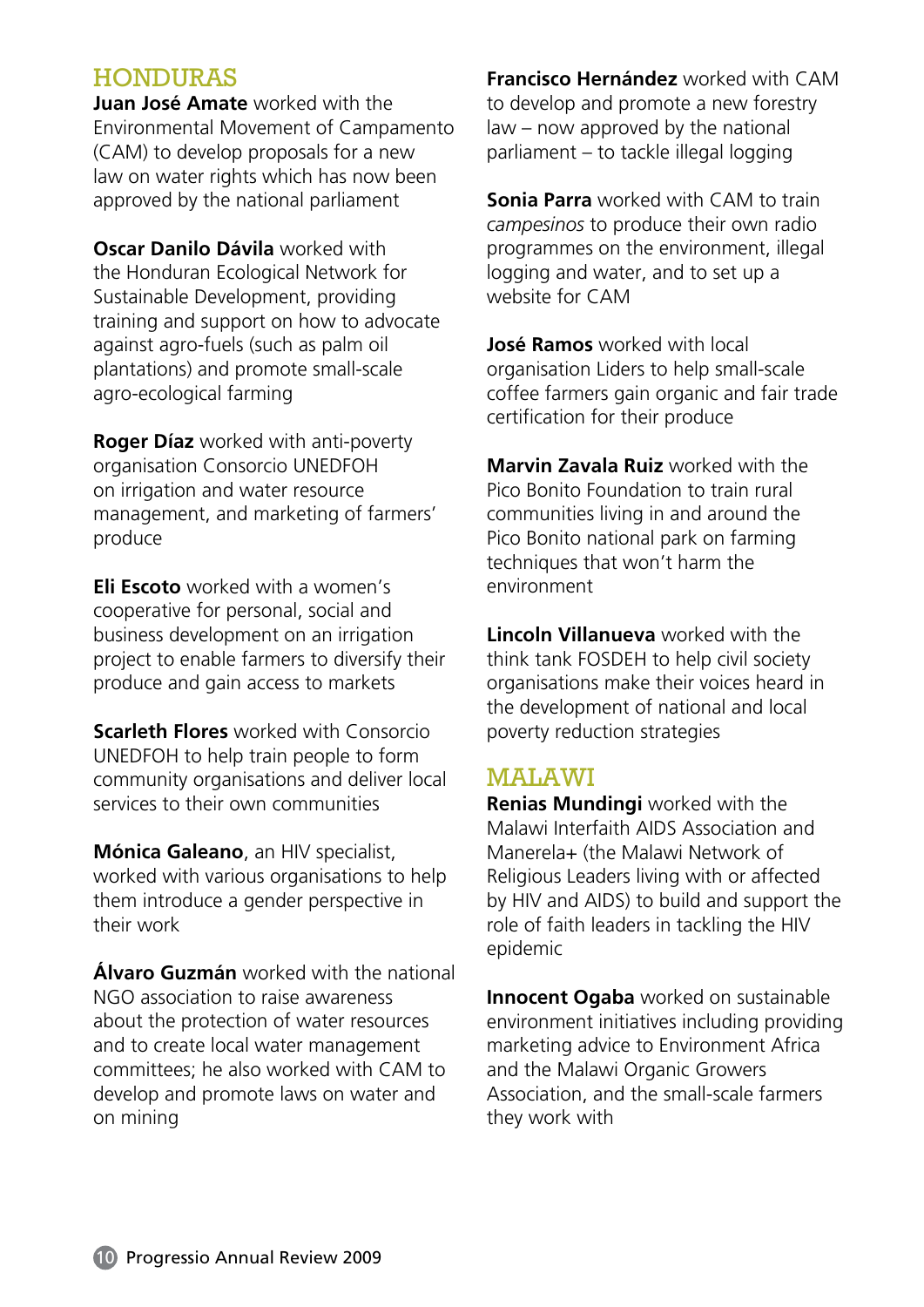# **NICARAGUA**

**Ainara Arregui** worked with the health information and services provider CISAS to promote support and care services for people living with HIV

**Sarah Bradshaw** and **Brian Linneker**

conducted research for CISAS and the human rights organisation Puntos de **Encuentro** 

**Andrea Calvi** worked with Centro Ecumenical Fray Antonio de Valdivieso to provide training for community leaders

**Ernest Cañada** worked with Fundación Luciernaga to help it produce more effective advocacy and campaigning materials on issues including HIV and the environment

**Jean Casey**, a communications specialist, worked with Puntos de Encuentro on media and campaigning initiatives promoting human rights and tackling violence, discrimination and inequality

**Maria Violeta Cotado** worked with the Association for Municipal Development (ADM) to help build its capacity to advocate for pro-poor development policies and initiatives

**Sandra Monge** worked with Fenacoop, the federation of farmers' co-operatives, to help it develop eco-tourist initiatives with rural communities

**Galo Muñoz** worked on advocacy for propoor local development with AMUNSE, the Association of Municipalities of Nueva Segovia

**Carlos Parra**, a capacity building and institutional strengthening specialist, worked with ADM to strengthen its ability to deliver services for poor communities

**Yerina Rock**, a communications specialist, worked with Puntos de Encuentro on its youth and gender projects

**Franck Tondeur** worked as a food security specialist with ADM, promoting the ability of small-scale farmers to meet the food needs of their communities

**Luis Valles** worked with AMUNSE to help devise strategies for ensuring that municipalities work together and cooperate on development initiatives

**Alex David Zapata** worked with AMUNSE on sustainable environment and natural resource management initiatives, including a project to install, in rural households, cooking stoves that reduce fuel use and pollution

#### **PERU**

**Sonia Bleeker** worked with IDEAS to help it promote the needs of indigenous communities in natural resource management and develop marketing initiatives for organic crops

**Florencia Diehl** worked on anticorruption initiatives and monitoring of social policy with the watchdog organisation Proetica

**Oihane de Gana** worked with the intercultural and bilingual education organisation Pukllasunchis to ensure the regional education plan for the Cusco region meets the needs of indigenous communities

**Bruno Güemes** worked with CEPES, the Peruvian Centre of Social Studies, to promote sustainable natural resource management in the Huaral region

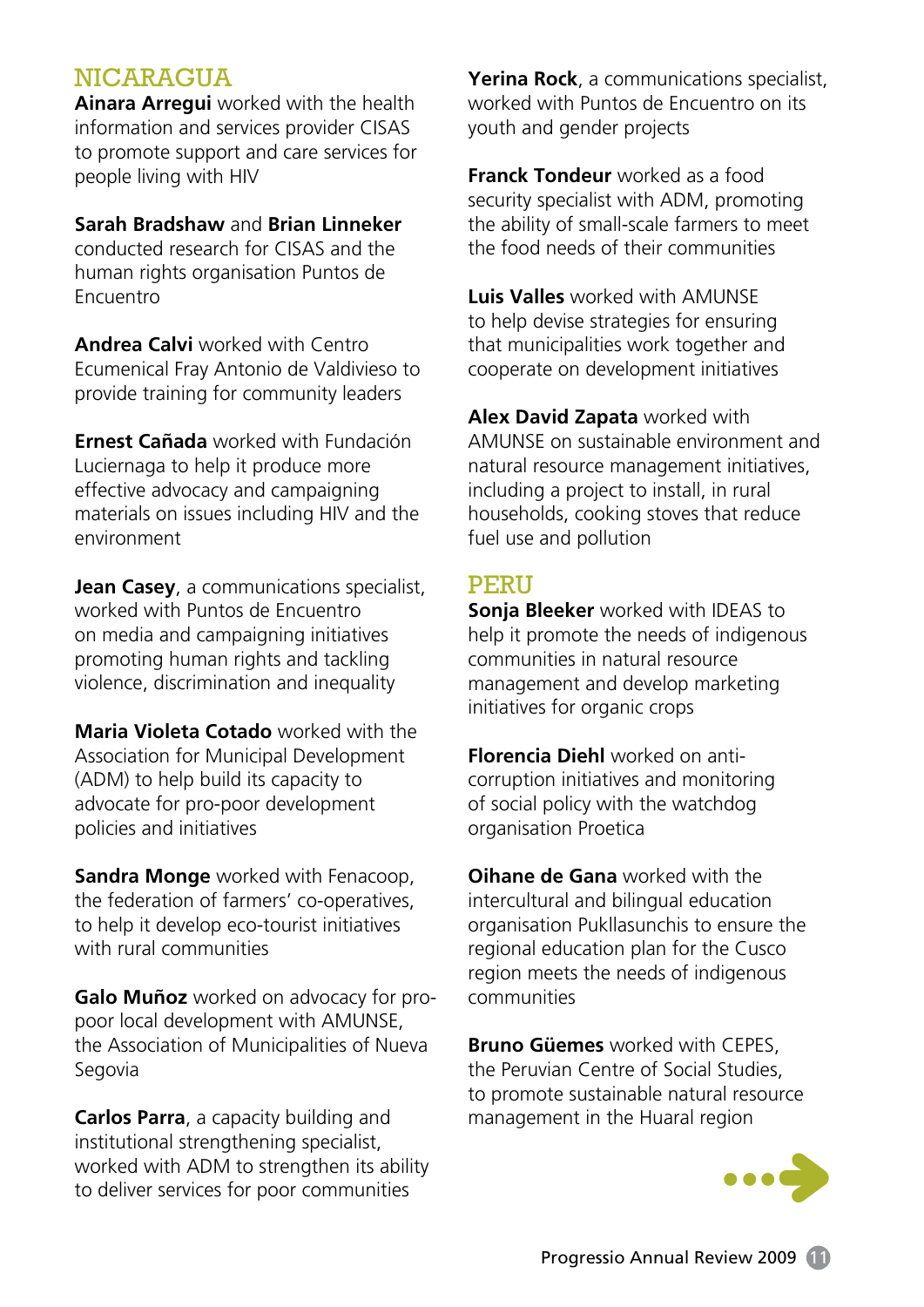**Desamparados Josa** worked as a food security specialist with Centro Guaman Poma in Cusco

**María Lacarra**, an architect, worked with the human rights commission Codehica to help communities in Ica design and build earthquake-proof houses using local materials

**Laura Lucio** worked with SER, the association of rural education services in Cajamarca, to promote democractic governance and enable rural communities to benefit from Peru's decentralisation process

**Jorge Martinez** (below right) worked with Defensoria del Pueblo, the ombudsman's office, to enable effective monitoring of HIV and AIDS policy at the national level

**María Belén Pont** worked with Coincide in Cusco to provide leadership training to community representatives, including how to set up and run community development projects

**Charlotte Smith** worked with Instituto Bartolomé de las Casas in Lima to promote North-South solidarity and shared learning

**Alexandra Torres** worked with Centro Guaman Poma in Cusco to set up and run marketing initiatives for local agricultural producers

**Diana Torres** worked with EDUCA in a poor suburb of Lima to promote the participation of women in local government

**Nicoletta Velardi** worked with Centro Bartolomé de las Casas in Cusco to promote citizen participation and leadership initiatives in indigenous communities

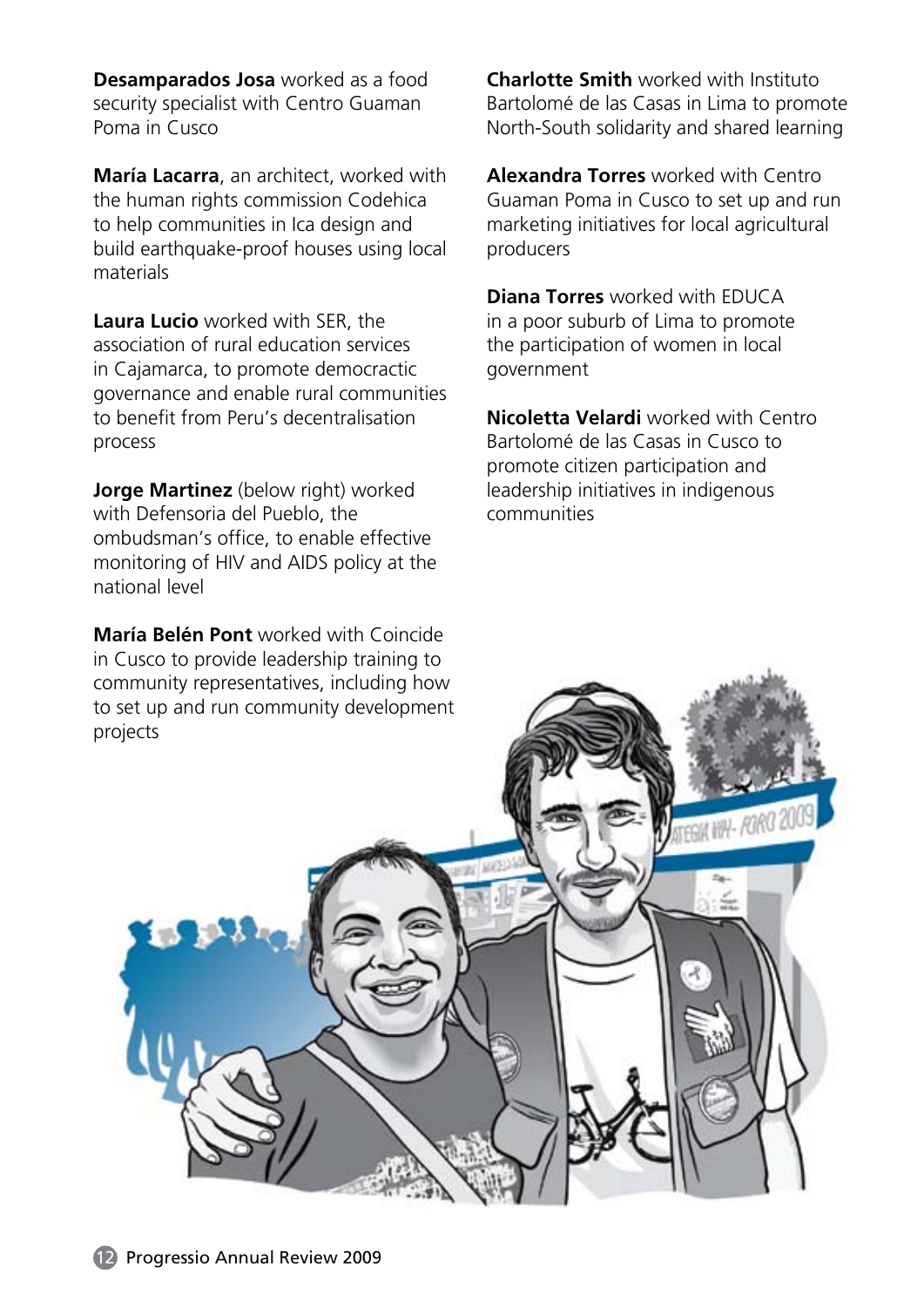## SOMALILAND

**Ali Abdi** worked with Talowadag to plan and implement projects providing support to people living with or affected by HIV – Talowadag is the only local organisation in Somaliland that provides such support and advocates for the rights of those living with HIV

**Dr Abdirahman Abdillahi** played a key role in setting up and running integrated prevention, treatment, care and support centres at Hargeisa hospital and health facilities in Gabiley

**Mary Chigumira** worked with Talowadag to provide services for women and girls living with HIV and their families

**Teklu Erkossa** and **Ingrid Hartmann** worked as soil and water conservation advisors with Amoud University's Faculty of Agriculture and Environment

**Rita Izsák** and **Amal Koshin** worked as human rights advisors with the Somaliland National Youth Organisation (SONYO), helping it to deliver training and awareness-raising activities for young people

**Robert Kirenga** worked with the Somaliland National Disability Forum to strengthen local organisations working with and for disabled people

**Rogasian Massue** worked as a youth HIV advisor with the General Assistance and Volunteers Organisation: his work included helping to form youth committees to deliver peer education activities in schools

**Ahmed Mohamud** worked as an election monitoring advisor with the Forum for Peace and Governance, helping them prepare for and raise awareness about the upcoming presidential elections due in September 2009

**Wairimu Munyinyi, Edna Onyango** and **Maria Tungaraza** worked with the women's network Nagaad to lobby the Somaliland government to introduce gender equality policies and initiatives

**Jitendra Panda** worked with the Somaliland National AIDS Commission to help mobilise at-risk communities to reduce vulnerability to HIV

**Patrick Reilly** worked with the Academy for Peace and Development to advocate for increased citizen participation in policymaking and for pro-poor and sustainable local development policies

**Chinyeke Tembo** worked as a media advisor with two youth organisations, HYDA and SONYO, to help build the skills and knowledge of staff to communicate and advocate effectively on HIV

**Eliezer Wangulu** worked as a media advisor with partner organisations HYDA and SAHAN, promoting HIV awareness in the national media

# YEMEN

**Irfan Akhtar** worked with four partner organisations in the capital Sana'a to promote HIV initiatives with young people, refugees, sex workers and other at-risk groups, and to support religious leaders in raising awareness about HIV

**George Alufandika** worked with the Women's Forum for Research and Training to raise awareness about HIV and introduce HIV and AIDS project activities across its research and training programmes

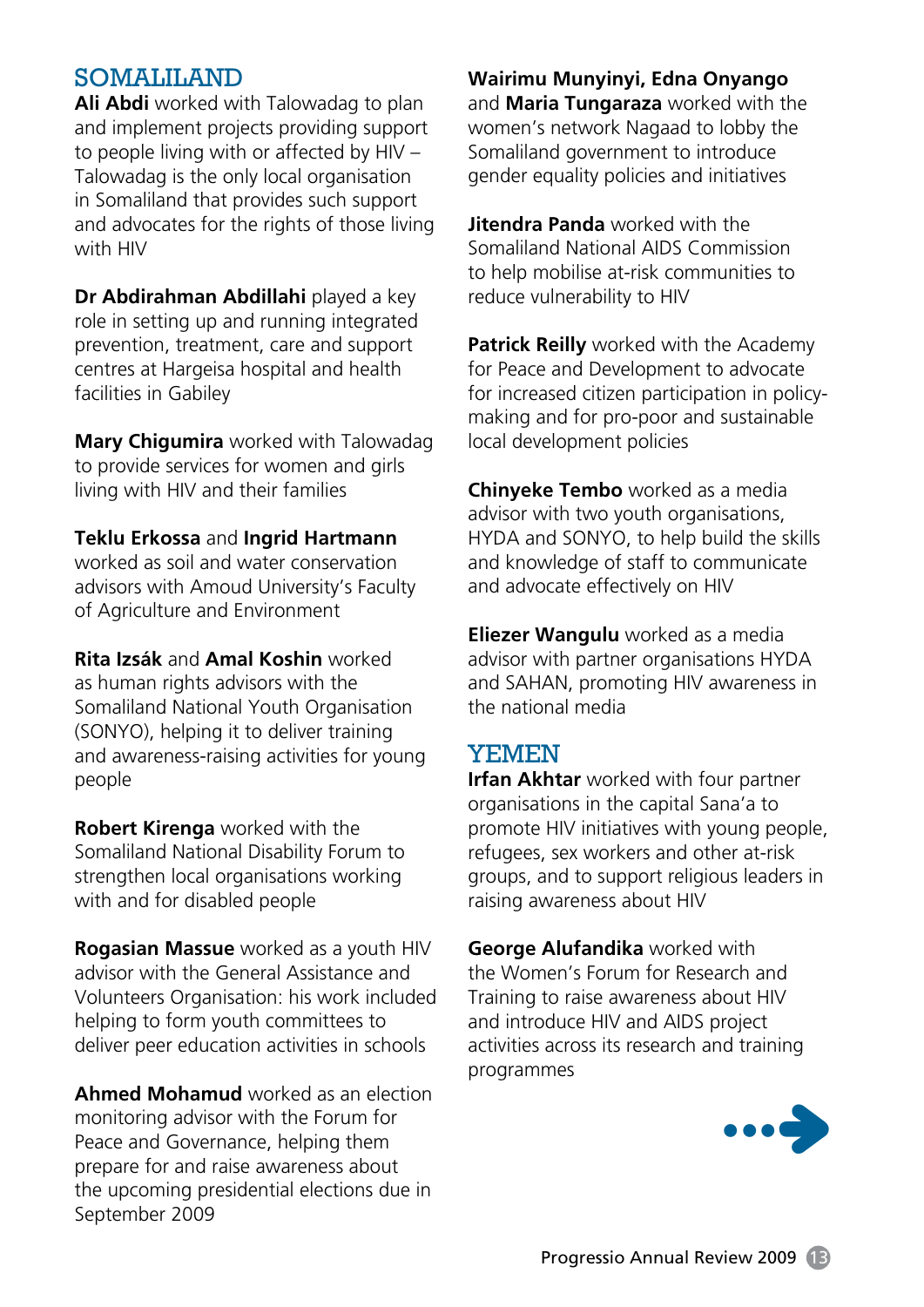**Krishna Karkee** worked with the Al-Tadhamon Development Association in Aden to promote the participation of local communities in local government policies and ensure projects and services meet local needs

**Silvester Kasozi** worked as an HIV advisor with the Women's Forum for Research and Training, including providing training for *imams*, health workers, local organisations and the media

**Lisa Moalong** and **Sevil Serbes** worked to build the organisational capacity of local organisations to deliver services to communities in the Hodeidah and Aden districts

#### **Jennifer Munoz** and **Ronnie Murungu**

worked with the Women's Association for Sustainable Development to promote HIV initiatives for women in poor communities

**Prachanda Shrestha** worked with Abu Musa Al Ashary in Hodeidah to encourage the involvement of faith leaders and communities in HIV prevention and care

#### ZIMBABWE

**Musa Chibwana** worked with the Zimbabwe National Council for the Welfare of Children to improve the ability of organisations such as orphanages to deliver services to children in need. Musa built on the work of **Kevin Ndemera** who was appointed Progressio's country representative for Zimbabwe

**Philemon Handinahama** (below, centre) worked with the National Faith-Based Council of Zimbabwe to promote the role of church leaders in tackling HIV and gender issues such as domestic violence

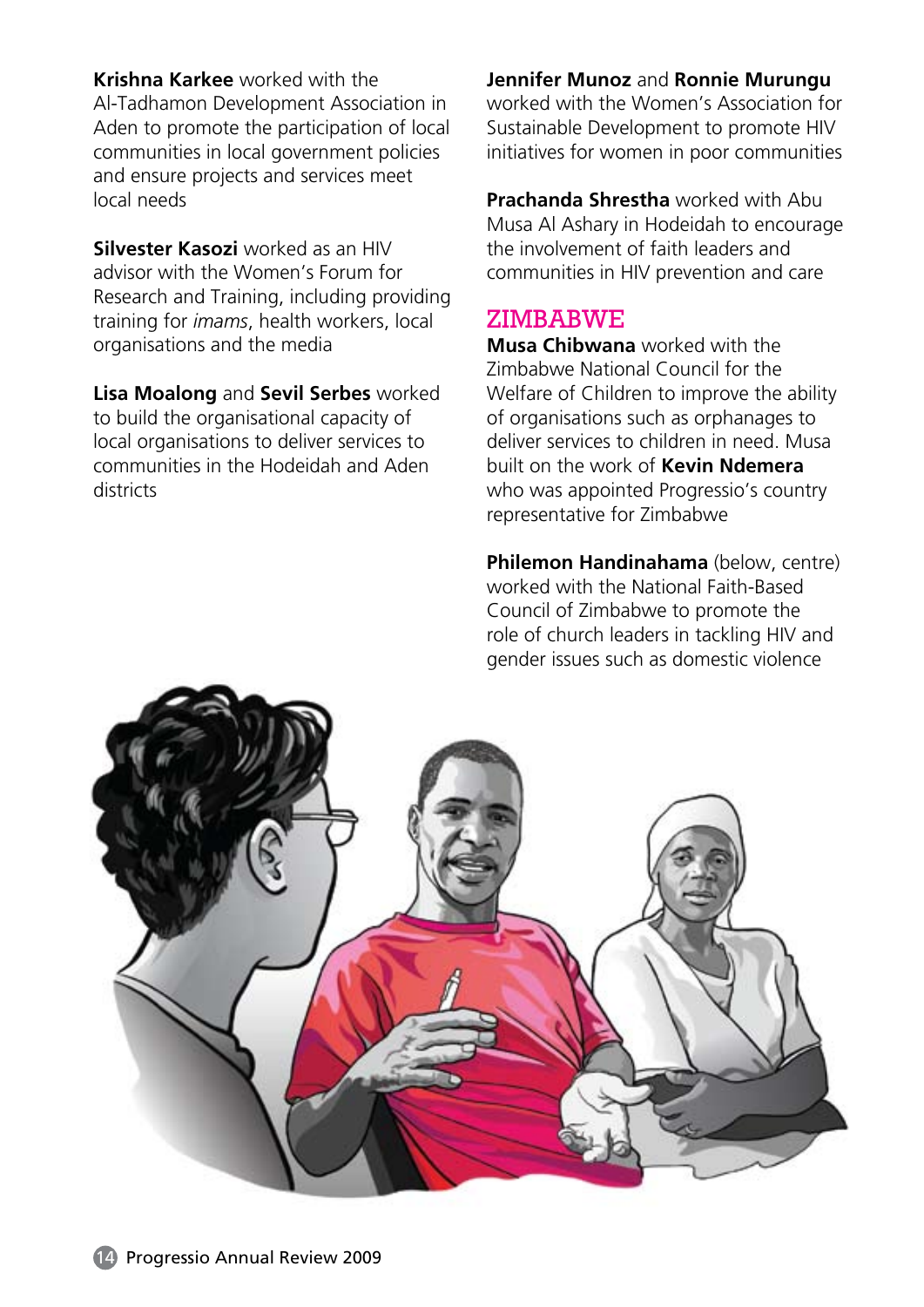**Libert Kanojerera** worked with SAFAIDS (the Southern Africa HIV and AIDS Information Service) to increase its ability to use the internet to disseminate information on HIV to its target audiences

**Dr Nyikadzino Mahachi** worked with the Zimbabwe AIDS Prevention and Support Organisation on HIV awareness, prevention and care initiatives with employers and in the workplace

**Stancelous Mverechena** and **Christopher Nyamandi** worked with Batsirai to help it produce and disseminate HIV awareness materials and

build its information management and organisational learning capacity

**Teclah Ponde** worked as HIV programme development advisor with ZACRO – see Teclah's story on page 3 of this annual review

#### Where are Progressio development workers from?

Progressio aims to share skills by placing the best person where the need is greatest. We are committed to recruiting skilled workers from developing countries as well as from the global North. In 2008/9, our 132 development workers represented 38 nationalities:

- 8 Argentinian
- 1 Australian
- 1 Bangladeshi
- 1 Belgian
- 2 Bolivian
- 5 British
- 1 Canadian
- 5 Chilean
- 13 Colombian
- 1 Costa Rican
- 1 Cuban
- 2 Dominican
- 1 Dutch
- 4 Ecuadorian
- 2 Ethiopian
- 3 Filipino
- 1 French
- 2 German
- 1 Guatemalan
- 1 Honduran 1 Hungarian
- 3 Irish
- 
- 2 Indian
- 7 Italian
- 5 Kenyan
- 2 Nepali
- 2 Malawian
- 2 Mexican
- 4 Nicaraguan
- 6 Peruvian
- 3 Salvadorian
- 19 Spanish
- 1 Swedish
- 1 Swiss
- 2 Tanzanian
- 4 Ugandan
- 1 USA
- 11 Zimbabwean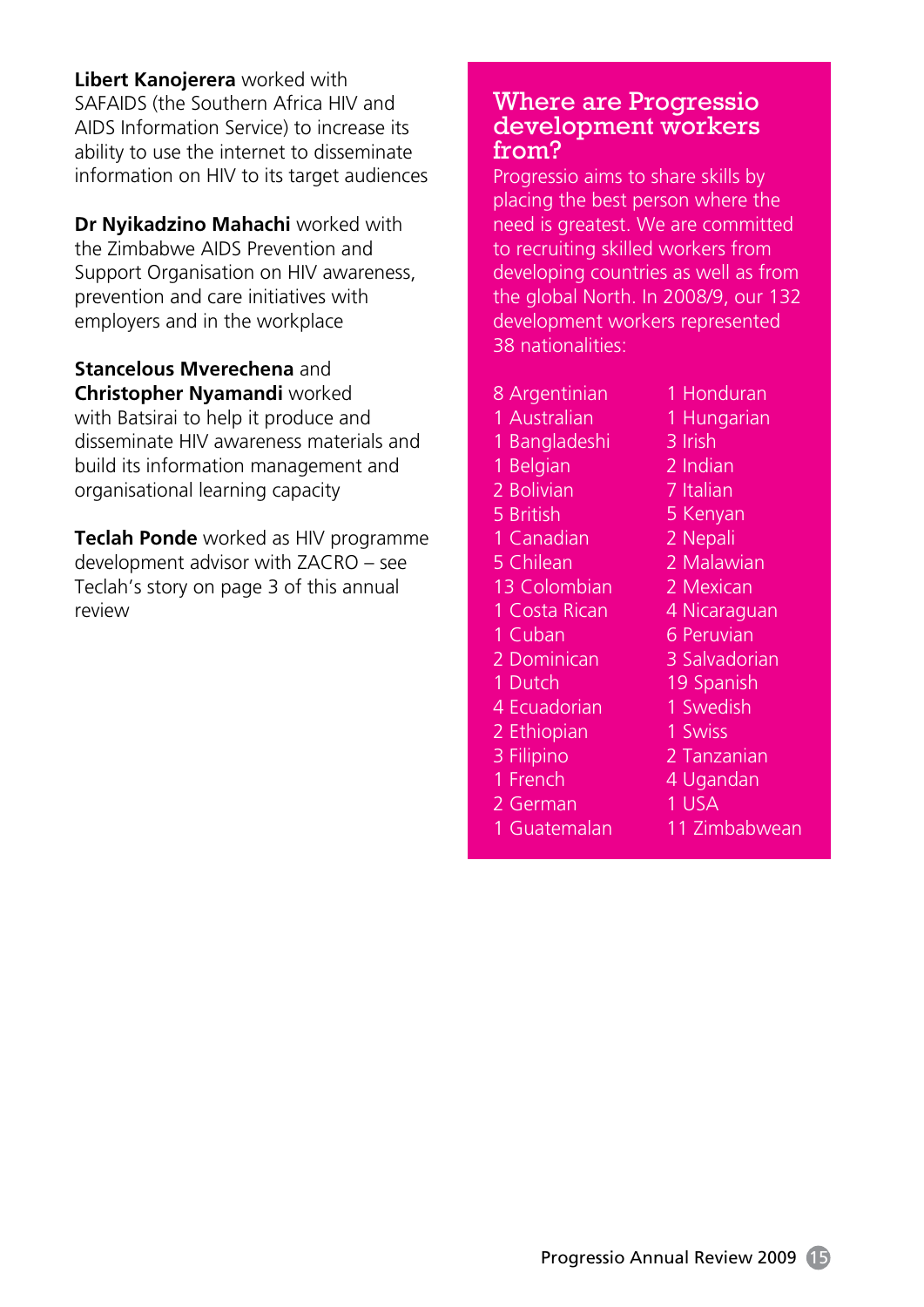# Poverty is about real people.

**That's why we work through people, giving practical support in a spirit of partnership.** 

# But poverty is also about power.

**So we also work to challenge the people and institutions whose decisions affect poor people.**

**In 2008/9, we listened to what our partners overseas said – and we listened to the people and communities they work with. Illegal logging damages communities and livelihoods in Honduras, Ecuador and elsewhere: so we lobbied for an EU ban on the importation of illegally logged wood. People of Haitian origin face daily discrimination and exploitation in the Dominican Republic: so we began a constructive dialogue with the Dominican authorities on issues of documentation and access to services. In Africa, the Middle East and Latin America, faith leaders and communities are key players in shaping responses to the HIV pandemic: so we commissioned theological papers exploring the Christian response to HIV, and supported international Catholic and ecumenical movements seeking a holistic and comprehensive approach to HIV prevention and care.**

**Sometimes our actions were personal. In December 2008 Jestina Mukoko, a Zimbabwean human rights activist and friend of Progressio, was arrested in Harare. There was deep concern for her safety. An urgent action by Progressio supporters and many others led first to information from the authorities, and finally her safe release in March 2009.**

**And sometimes our actions brought a personal dimension to the political. We played an active role in the Put People First coalition, helping to organise an ecumenical church service and attending a peaceful rally ahead of the G20 Summit in April 2009. It showed the level of public demand for world leaders to rethink the values underpinning the global economy.**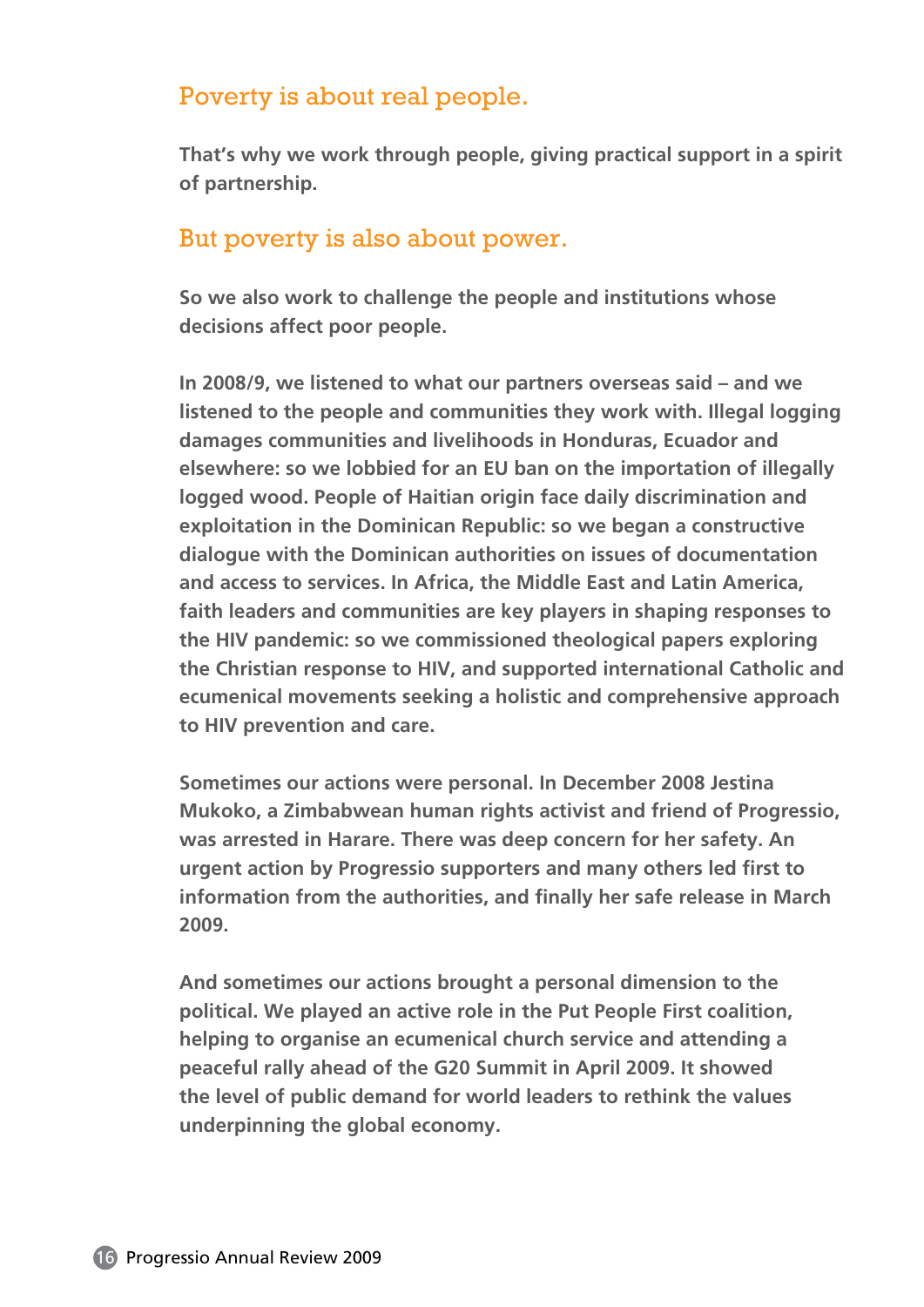**Throughout the year, our supporters mobilised to speak up against injustice. More than 2,200 people participated in our 'Say No to Terminator Technology' campaign which called on the UN Convention on Biodiversity to uphold a moratorium on Terminator and Zombie seeds. We argued that Terminator seeds could have a devastating effect on the lives and livelihoods of small-scale farmers. The moratorium was upheld.**

**Our** *'***East Timor: Who Cares?' campaign leaflet** *Trapped by the past*  **told the story of Gloria Felisiado Acasio (pictured below with her children). Gloria told us: "Justice is important. If you don't have justice then people will do whatever they want. There are no rules." More than 1,800 campaigners responded, writing to their MP and sending us pictures of themselves with campaign posters. We presented a collage of these pictures to Foreign Office minister Ivan Lewis at a photo exhibition held by Progressio at the Houses of Parliament. The UK government formally acknowledged Progressio's campaign and committed to supporting East Timor's efforts to build a strong and just society.** 

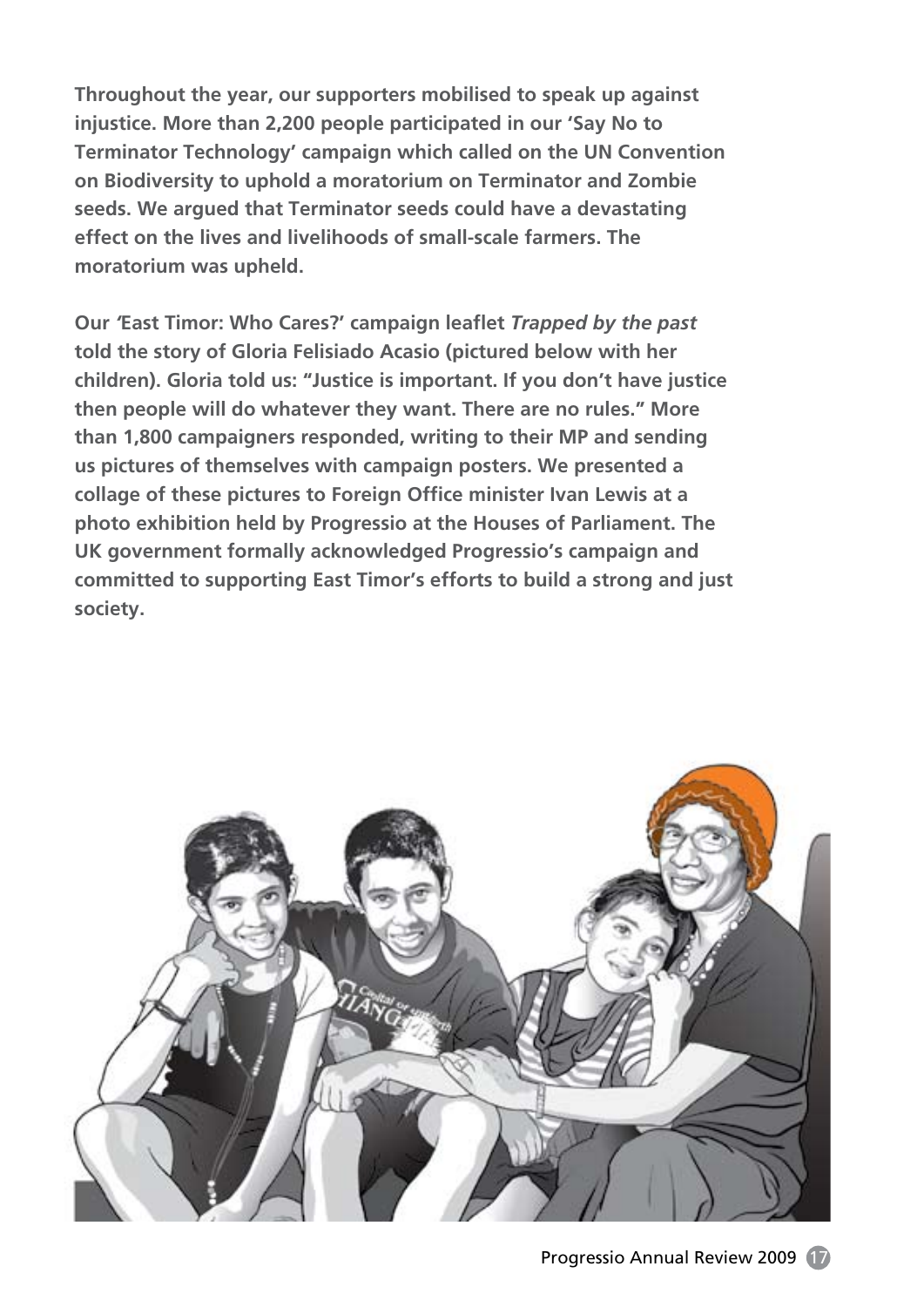# Director's report

We believe that imposed solutions, however well meaning, are not the answer. People must have the power to address their own problems.

**That's why our development workers seek to build the skills of grassroots organisations in developing countries, and help people living in poor and marginalised communities find solutions to the problems they face.** 

**And that's why we seek to bring their voices to the corridors of power – to help them change the policies and structures that impoverish them. To help them put pressure on those with power to act with justice and concern for the lives of those who are poorest.**

**We find our inspiration in the people we work with and for. It's what keeps us going in the face of our many challenges. Whether it be the development workers, partners or our members and supporters who lobby and campaign here in the UK, we continue to be inspired by their dedication, commitment and energy.**

**Progressio's 'people to people' approach means we work together in the shared task of development. I would like to thank all who contribute to these shared efforts: the people in communities around the world who open their hearts to us and lend their hands to our shared work; the people in our partner organisations who join with us to tackle poverty wherever it occurs; the Progressio staff who build and nurture the relationships that make our work possible; the members of our Board of Trustees, whose support and commitment guides and shapes us; and not least, our members, campaigners and supporters, without whom Progressio could not exist.**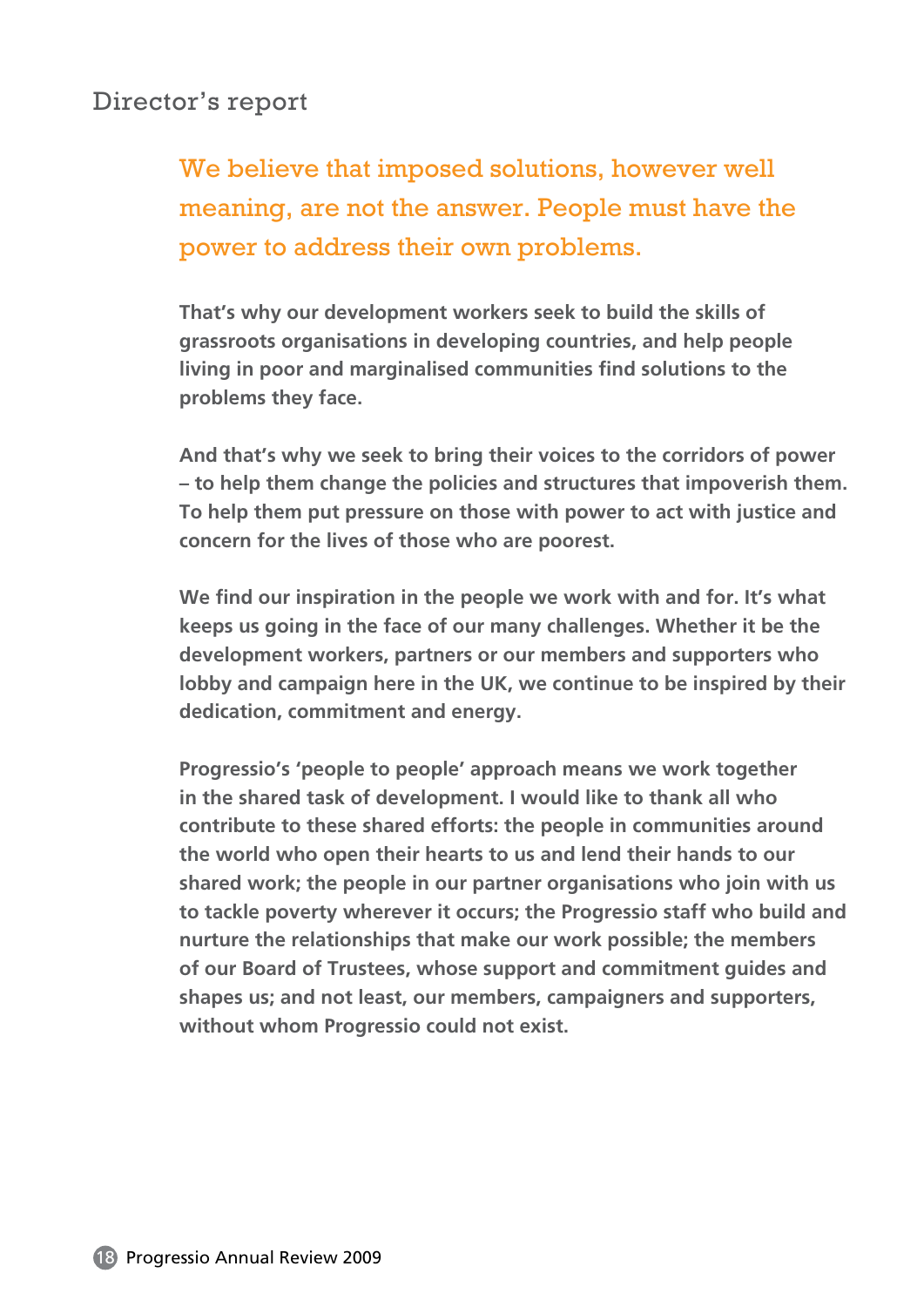**2008/9 has been a year of great achievements but also many challenges. The global financial crisis has put a spotlight on funding for many charities – and we are no exception. We are having to face some difficult questions and make some difficult decisions to ensure our future financial stability. We see this as an opportunity to think strategically about the long term – to ensure that we focus resources where they are most needed, on the 'front line' where our development workers are placed.** 

**In facing these challenges, we remain committed to our way of working – combining capacity building through development workers with action to seek policy change. Through this we seek to meet our goal of seeing social transformation in our world. Thank you for being a part of all this through your support, your campaigns, your actions, and your commitment.**

> *Christine Allen, Executive Director*  **(pictured below, speaking at the Put People First church service on 28 March 2009)**

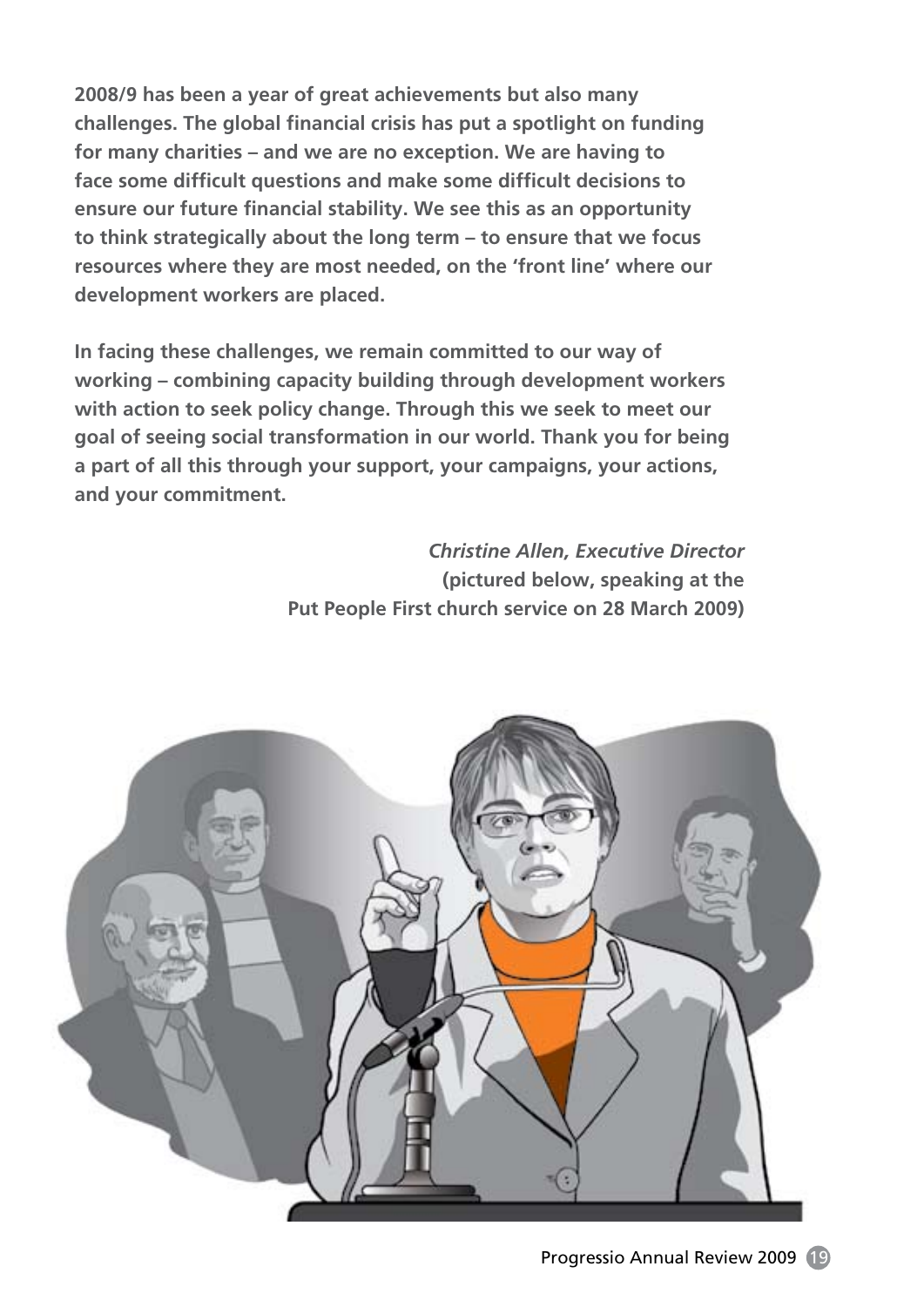# Total income £5296,099

**Progressio has an important and valued strategic programme partnership with the Department for International Development (62% of our funds). Other funds come from:**

| • Progressio Ireland                                    | 13%   |
|---------------------------------------------------------|-------|
| • Membership subscriptions, donations, sales, legacies, |       |
| other sundry receipts                                   | 4%    |
| • Cafod                                                 | 4%    |
| • Comic Relief                                          | 4%    |
| • Big Lottery Fund                                      | 3%    |
| • European Commission                                   | 3%    |
| • Global Fund to Fight AIDS, Tuberculosis and Malaria   | 2%    |
| • British Embassy Small Grants Scheme                   | $1\%$ |
| • Christian Aid                                         | $1\%$ |
| • Christian Aid/Inter-Church Organisation for           |       |
| <b>Cooperation and Development</b>                      | $1\%$ |
| • Trocaire                                              | $1\%$ |
| • Unifem (United Nations Development Fund for Women)    | $1\%$ |

**Progressio wishes to thank the individuals and organisations that made donations to its work in 2008/9. Other agencies and individuals donating more than £1,000 in 2008/9 include:**

- **• Dr D Broadhurst**
- **• Canadian Catholic Organisation for Development and Peace**
- **• Caritas Aotearoa New Zealand**
- **• Caritas Australia**
- **• The Franciscan Friary – Woodford Green**
- **• The Irene Hammerton Charitable Trust**
- **• Life and Peace Institute**
- **• Penarth Support Group**
- **• Porticus UK**
- **• Self Education Fund**
- **• Society of the Sacred Heart**
- **• United Nations International Research & Training Institute for the Advancement of Women**

**Progressio would also like to thank Advocates for International Development, Simmons & Simmons, and Shearman & Sterling (London) LLP, for providing legal advice as pro bono services in relation to Latin American and Caribbean advocacy.**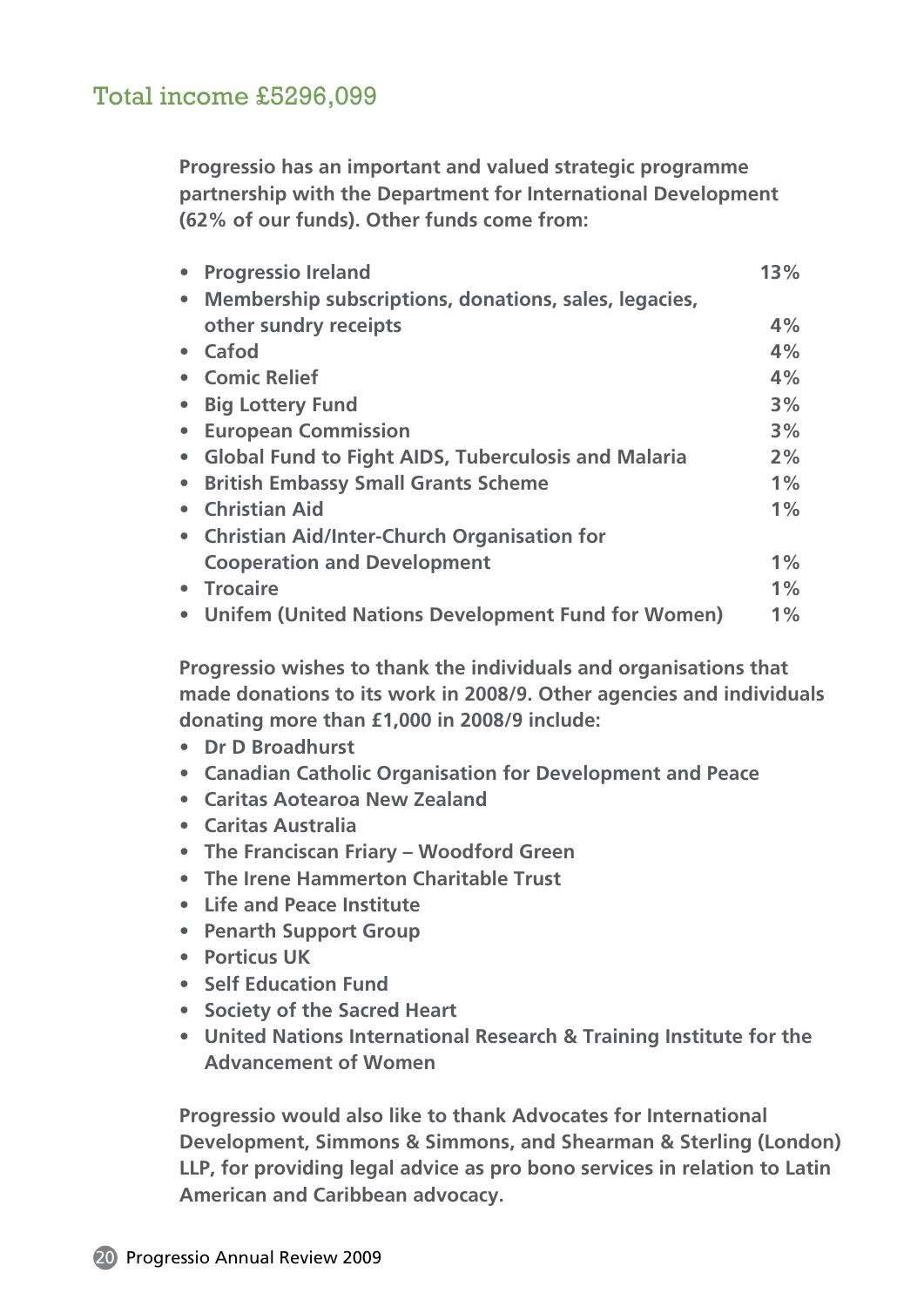# Total expenditure £5,270,704



# Expenditure on programmes



**Progressio's financial statements for the year 2008/9 have been audited by the independent auditors Appleby & Wood. The full audited accounts are available to download from www.progressio.org.uk. A printed copy is available on request from Progressio.**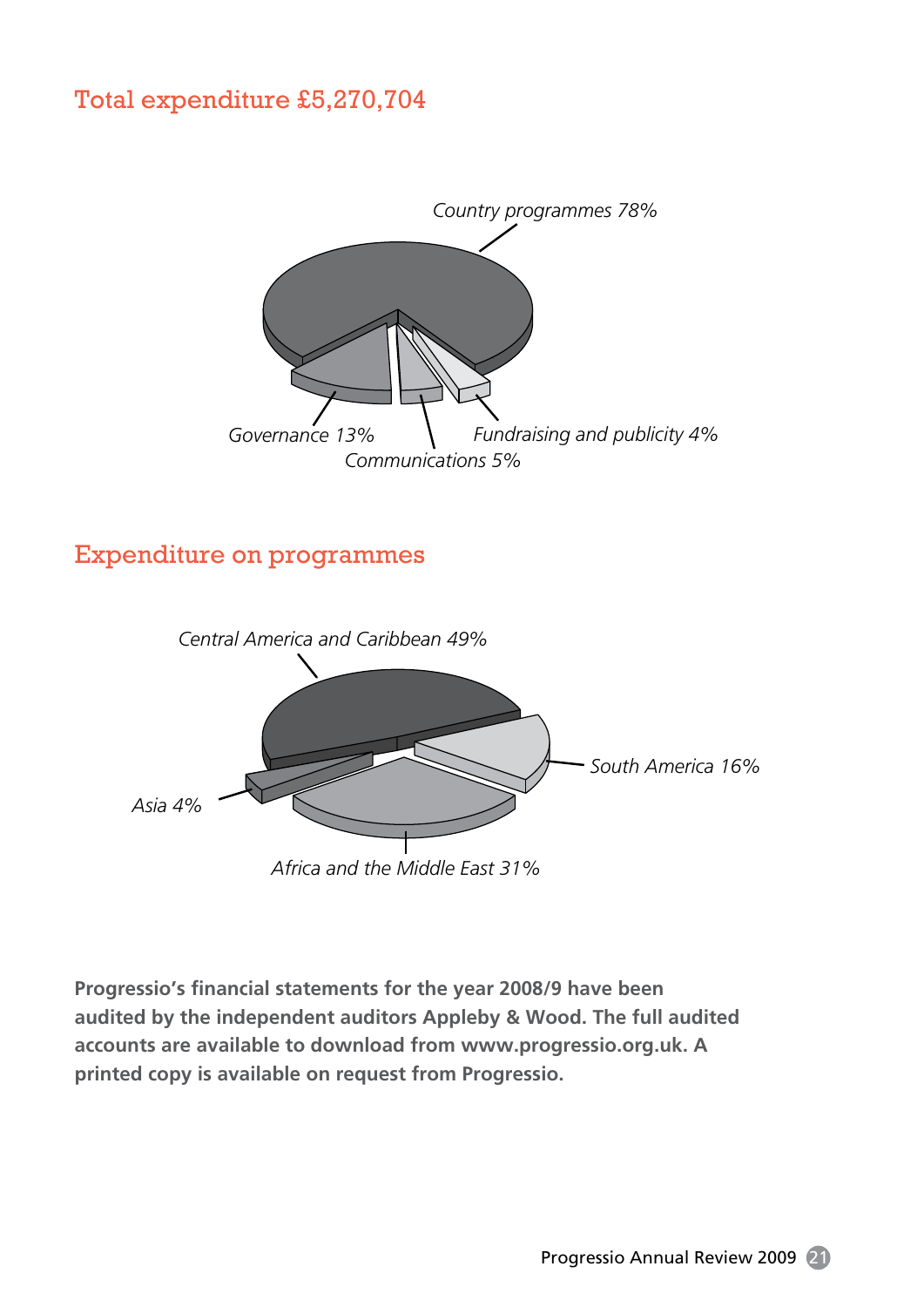# Environmental Assessment

**Building on two years of environmental reporting, Progressio has this year produced its first audited Environmental Assessment. It itemises the environmental impacts of activities at the London office and all of Progressio's flights. (Country offices will be included in next year's assessment.) This information will inform decisions we make over the coming years as we aim to dramatically reduce our environmental footprint. The Environmental Assessment 2008/9 is available to download from www.progressio.org.uk. A printed copy is available on request from Progressio.**

### Trustees

**Progressio is governed by a Board of Trustees who are also directors of the company. For more details see www.progressio.org.uk.** 

# Progressio Ireland

**Progressio and Progressio Ireland are independent organisations that share the same values and common purpose and work collaboratively. Progressio Ireland supports aspects of Progressio's international programme as well as undertaking its own advocacy, policy and educational work in Ireland.**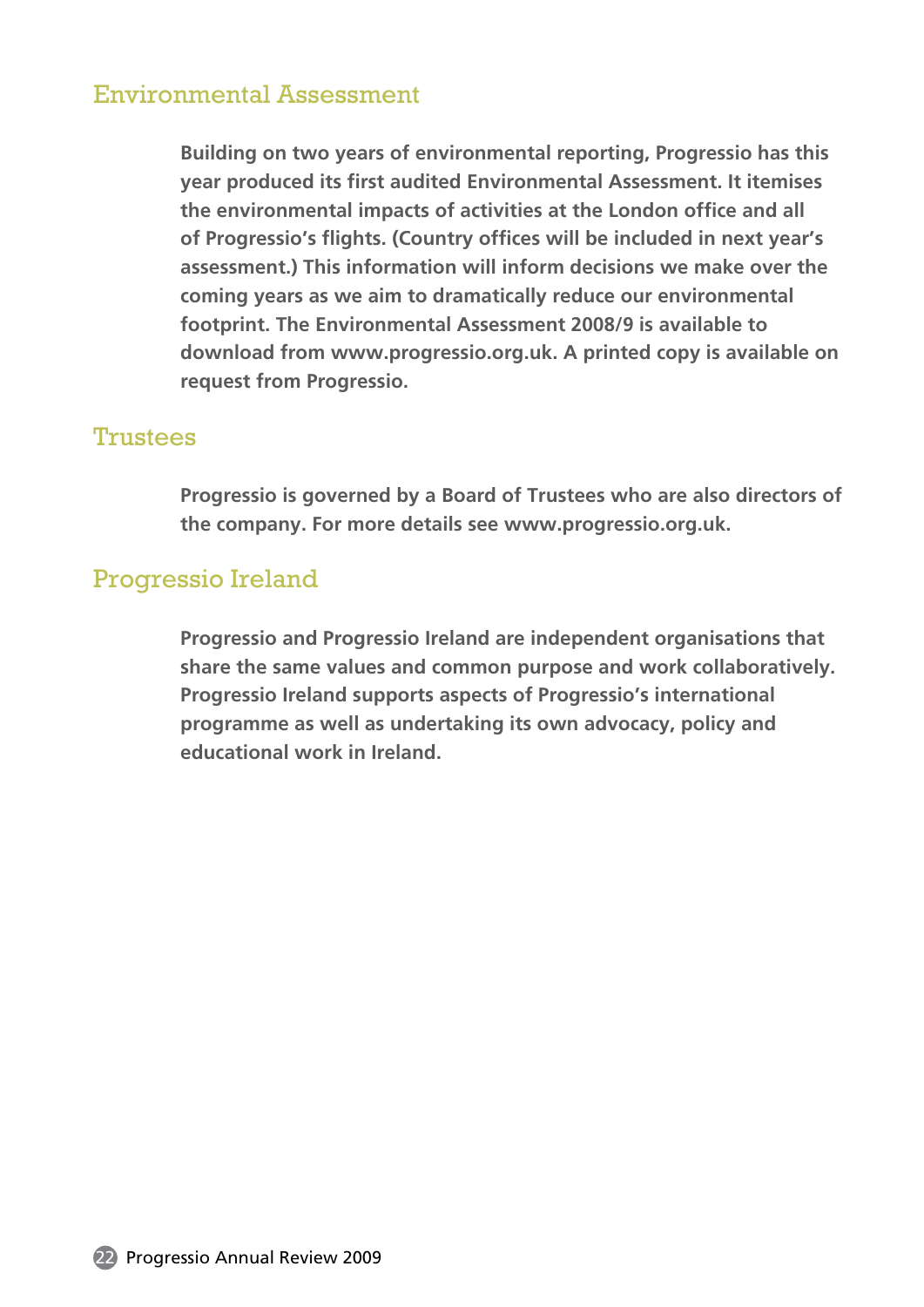#### how development works

**Progressio annual review 2009 © Progressio 2009**

**Progressio, Unit 3, 190a New North Road, London N1 7BJ, UK tel 020 7354 0883 fax 020 7359 0017 email enquiries@progressio.org.uk**

**Progressio is the working name of the Catholic Institute for International Relations, which is registered in the UK as a charity (no. 294329) and a company (no. 2002500)**

**Progressio Ireland c/o CORI, Bloomfield Avenue, off Morehampton Road, Donnybrook, Dublin 4, Ireland tel 01 6144966 email progressio@eircom.net**

**Progressio Ireland is registered in Ireland as a charity (no. CHY 14451) and a company (no. 385465)**

**illustrations by Trevor Metcalfe www.trevortoons.com illustrations based on photos by Marcus Perkins, Santiago Serrano/Majority World, Geoff Crawford designed by 25 Educational printed by APG on 100% recycled paper** 

**front cover: Progressio development worker Innocent Ogaba talks to Angelina Ngoza, a small-scale farmer in Nchisi district, Malawi**